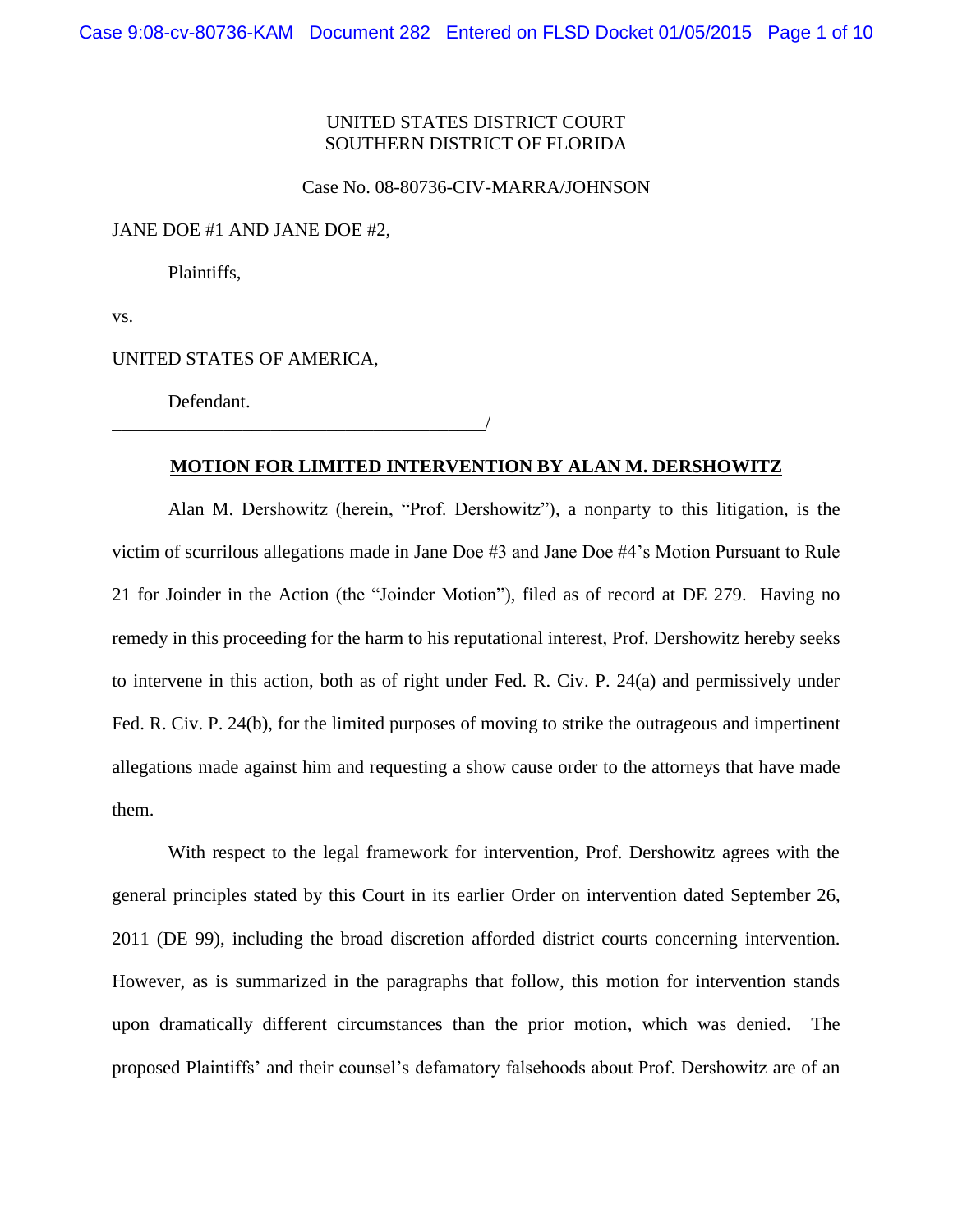entirely different order of magnitude, and they have spread around the world.

What makes them doubly troubling is their irrelevancy: although categorically false, the allegations against Prof. Dershowitz have absolutely nothing to do with whether the United States government violated its duty to confer with the Plaintiffs prior to entering into the nonprosecution agreement with Jeffrey Epstein, and, if so, what remedies might apply. Because those are the issues to be adjudicated by the Court in the underlying lawsuit, it is apparent that the broadside against Prof. Dershowitz was ginned up for reasons having nothing to do with the merits of this case. Prof. Dershowitz must be given the opportunity to defend himself through intervention in this action.

# **I. The Joinder Motion is nothing more than a vehicle to impugn the reputation of Prof. Dershowitz, filed with the certain result of stirring up media interest.**

The Joinder Motion purports to seek to add two new plaintiffs as parties to this litigation, but does not even attach a proposed amended complaint in violation of the local rules. *See* S.D. Fla. L.R. 15.1 (requiring a party who moves to amend a pleading to attach the original of the amendment to the motion). Instead, the paper simply proffers various salacious allegations as quotable tabloid fodder. Specifically naming Prof. Dershowitz, and identifying him as Mr. Epstein's counsel, Plaintiffs' counsel allege that Jane Doe #3 was "required" to have sexual relations with Prof. Dershowitz "on numerous occasions while she was a minor," and, in addition, that Prof. Dershowitz was "an eyewitness to the sexual abuse of many other minors." (DE 279 at 4.) The Motion goes on to state that Prof. Dershowitz was involved in the negotiation of the non-prosecution agreement for Jeffrey Epstein which "provided protection for [Prof. Dershowitz] against criminal prosecution in Florida for sexually abusing Jane Doe #3." (*Id.*)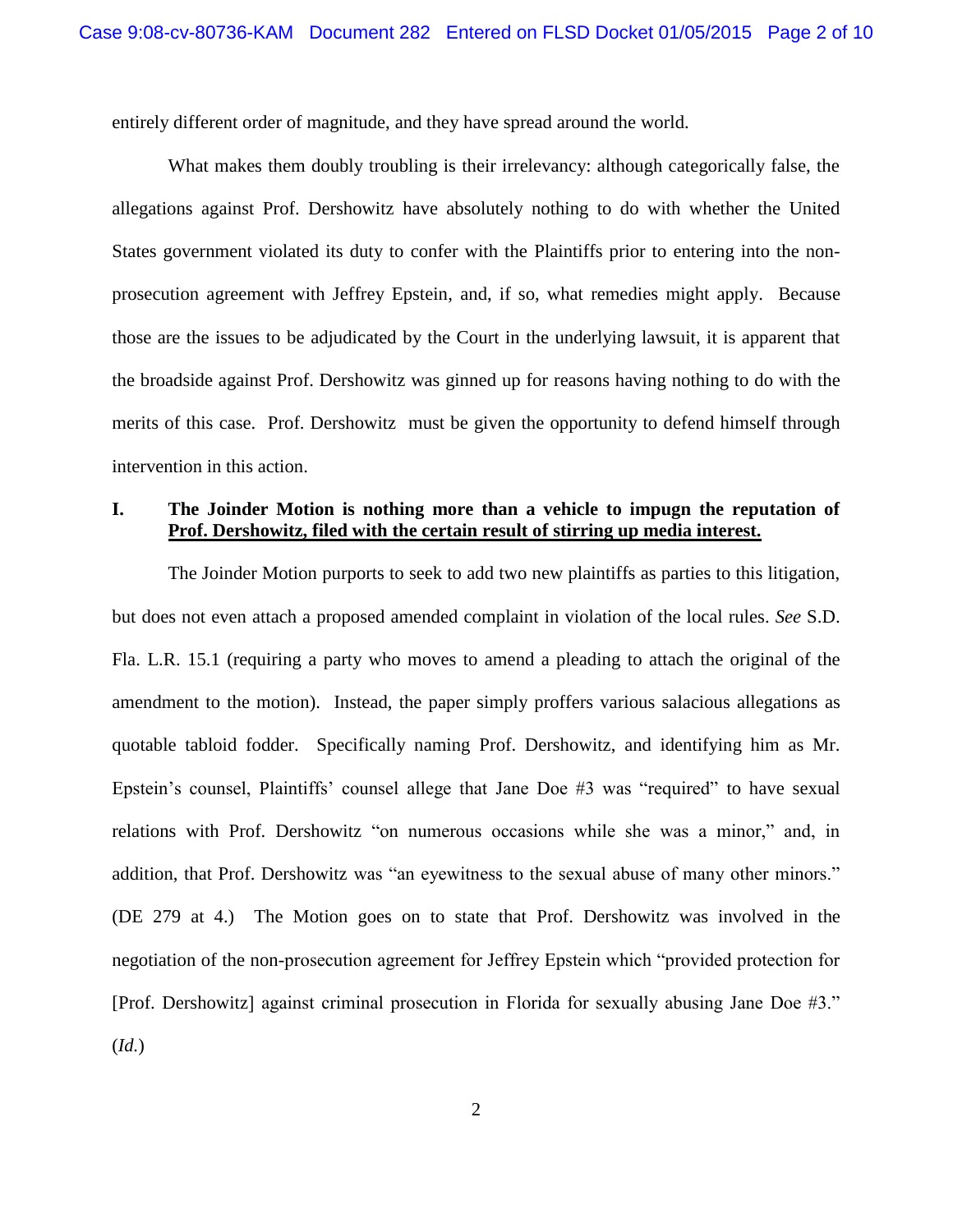To the great detriment of Prof. Dershowitz, and as Plaintiffs' counsel surely anticipated, the contemptible allegations against Prof. Dershowitz and others have created a media firestorm. Over the weekend of January 3 and 4, 2015, major media outlets—including the Miami Herald, the Washington Post, the Wall Street Journal, the New York Times, and the Jerusalem Post picked up the story and highlighted the most libelous allegations against Prof. Dershowitz.

Yet, as stated above, the allegations against Prof. Dershowitz are completely irrelevant to this case. The issue to be determined on the Plaintiffs' Petition is whether, in violation of the Crime Victims' Rights Act, the United States Attorney's Office breached its obligations to meet and confer with the Plaintiffs—including proposed plaintiff Jane Doe # 3, who has made the accusations against Prof. Dershowitz—prior to entering into a non-prosecution agreement with Jeffrey Epstein on September 24, 2007. That issue turns on the government's knowledge of Jane Doe  $\# 3$ 's allegation at the time of the agreement, including, for example, whether she was designated as a witness by the government. What has been levelled against Prof. Dershowitz simply has nothing to do with any relevant issues in this case. In short, there was no legitimate purpose for including these extremely harmful allegations in the Joinder Motion.

### **II. The allegations made against Prof. Dershowitz are outrageously false.**

Besides being wholly irrelevant, the allegations made in the Joinder Motion with respect to Prof. Dershowitz are categorically false. *See* Declaration of Alan Dershowitz, attached hereto as Exhibit A.

In fact, they are absolutely outrageous. Prof. Dershowitz is married and has three children and two grandchildren. He is the Felix Frankfurter Professor of Law, Emeritus, at Harvard Law School. Prof. Dershowitz, a graduate of Brooklyn College and Yale Law School, joined the Harvard Law School faculty at age 25 after clerking for Judge David Bazelon and Justice Arthur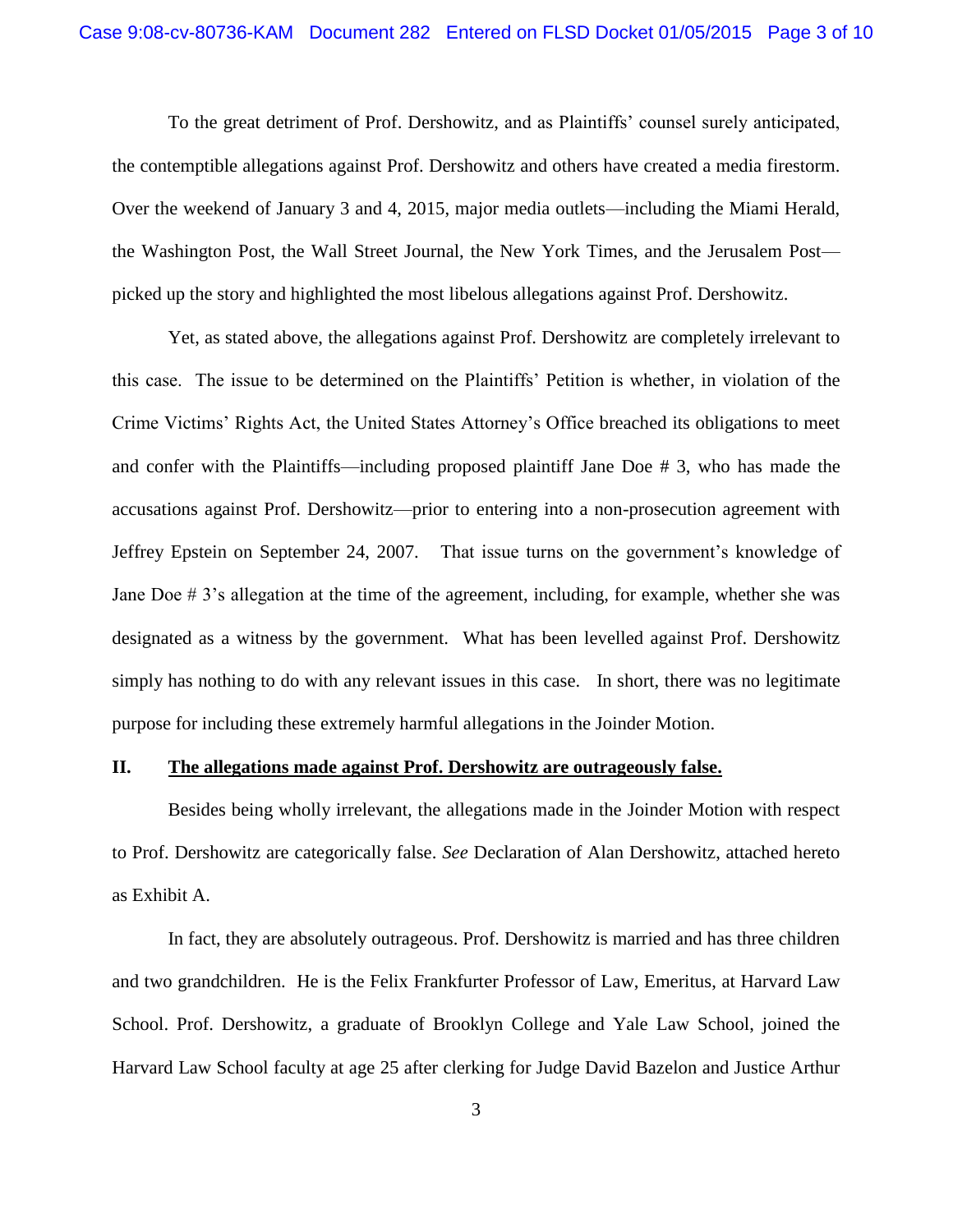Goldberg. Prof. Dershowitz is, among other things, a civil liberties attorney. During his long and distinguished career, he has published more than one thousand articles in newspapers, journals and magazines on a variety of topics. He has published fiction and non-fiction works and law review articles about criminal and constitutional law. He has received awards from many institutions and organizations for his work, including the Anti-Defamation League. In his private legal practice he represents individuals and corporations, and even provides counsel to various world leaders. Prof. Dershowitz's reputation, which is sterling, is at the core of his remarkable career.

### **III. Prof. Dershowitz should be allowed to intervene under these circumstances.**

It is to protect his reputation for which Prof. Dershowitz seeks to intervene in this action. He is entitled to do so under these circumstances, both as of right and with the permission of the Court.

Intervention as of right is governed by Federal Rule of Civil Procedure 24(a)(2). Rule  $24(a)(2)$  requires the Court to allow anyone to intervene who claims an interest relating to the property or transaction that is the subject of the action, and is so situated that disposing of the action may as a practical matter impair or impede the movant's ability to protect its interest, unless existing parties adequately represent that interest. Among the interests that satisfy these criteria are injury to reputation. *Sackman v. Liggett Grp., Inc.*, 167 F.R.D. 6, 20-21 (E.D.N.Y. 1996) (citing *Penthouse Int'l, Ltd. v. Playboy Enterprises, Inc.,* 663 F.2d 371, 373, 392 (2d Cir. 1981)). The burden of demonstrating an interest relating to the subject of the action that cannot be adequately represented by others is minimal. *Georgia v. U.S. Army Corps of Engineers*, 302 F.3d 1242, 1255 (11th Cir. 2002).

Clearly, Plaintiffs' and Plaintiffs' counsel's accusations of sex with minors and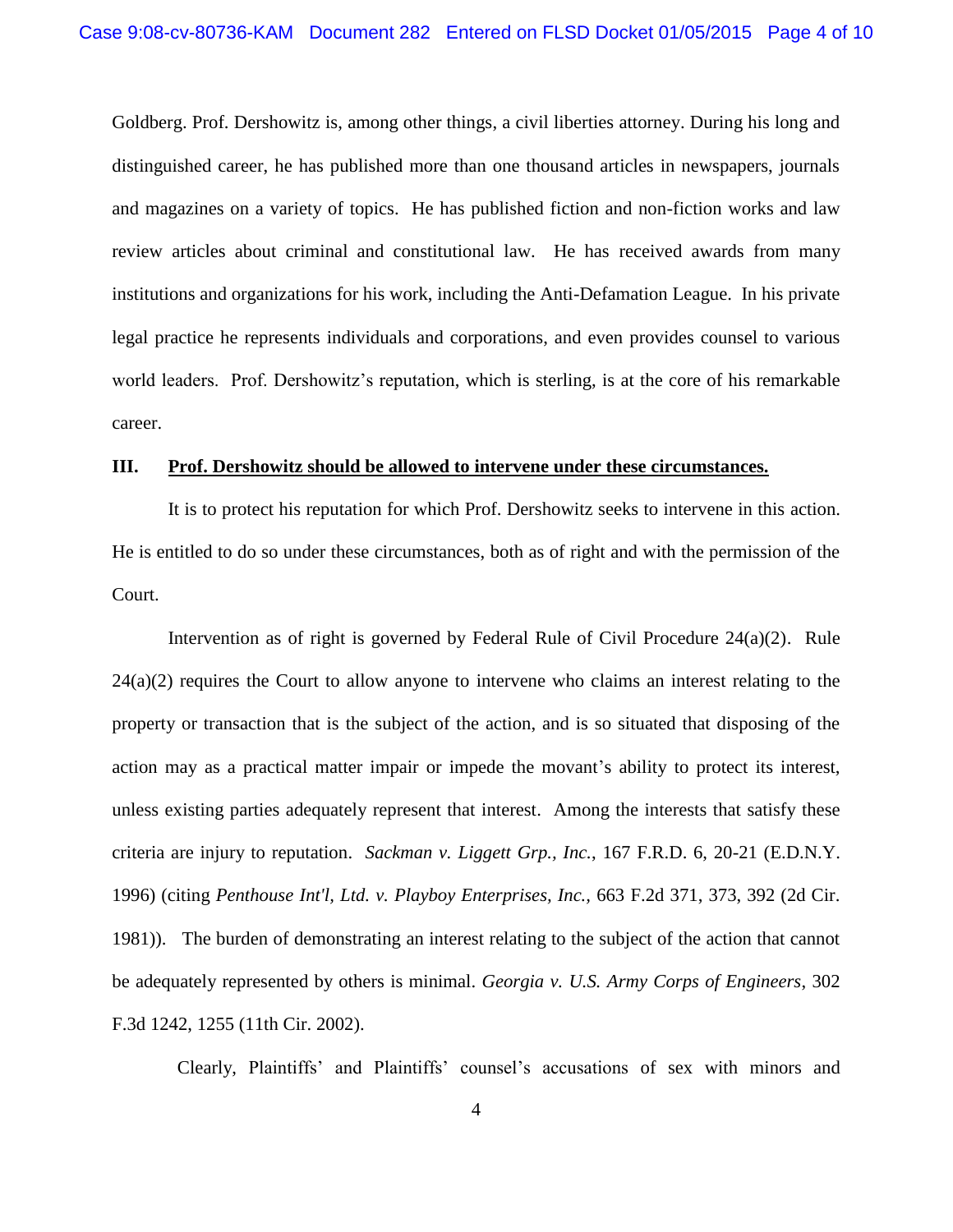conspiracy to violate the law are injurious to Prof. Dershowitz's reputation—indeed, they constitute libel *per se—*such that he has an interest relating to the subject matter of this action. It is far from certain, however, that the defendant in this action, United States of America, has the same interest as Prof. Dershowitz in disproving the preposterous allegations that have been made against him. For example, in defending the suit that Plaintiffs have brought, the United States of America will not necessarily need to defend against or seek to disprove the allegations that Prof. Dershowitz had sex with minors in concert with Mr. Epstein. Only Prof. Dershowitz is situated to protect his reputational interest here.

This Court's recently-published and fully-considered reasoning in *Krauser v. Evolution Holdings, Inc.*, 975 F.Supp. 2d 1247 (S.D. Fla. 2013) (finding inventor had standing to challenge a patent application which denied his contribution, based on inventor's reputational interest) supports this notion: "The common law recognized that a man's reputation was possibly his most valuable asset, that vindicating that reputation in the face of one who sought to defame it was of paramount importance, and that such vindication need not unnecessarily punish the defamer because a judgment in favor of the plaintiff that simply established the falsity of the defamation—and nothing more—was vindication enough." *Id.* at 1260. That is essentially what Prof. Dershowitz seeks here.

Furthermore, permissive intervention under Rule 24(b) is also appropriate. *See Walker v. Jim Dandy Co.*, 747 F.2d 1360, 1365 (11th Cir. 1984).

## **IV. These facts are distinguishable from those presented by the earlier intervenor motion filed by Bruce Reinhart.**

Prof. Dershowitz acknowledges that this Court earlier denied a motion to intervene by former Assistant United States Attorney Bruce E. Reinhart in 2011. (*See* DE 99 at 12-13.) Back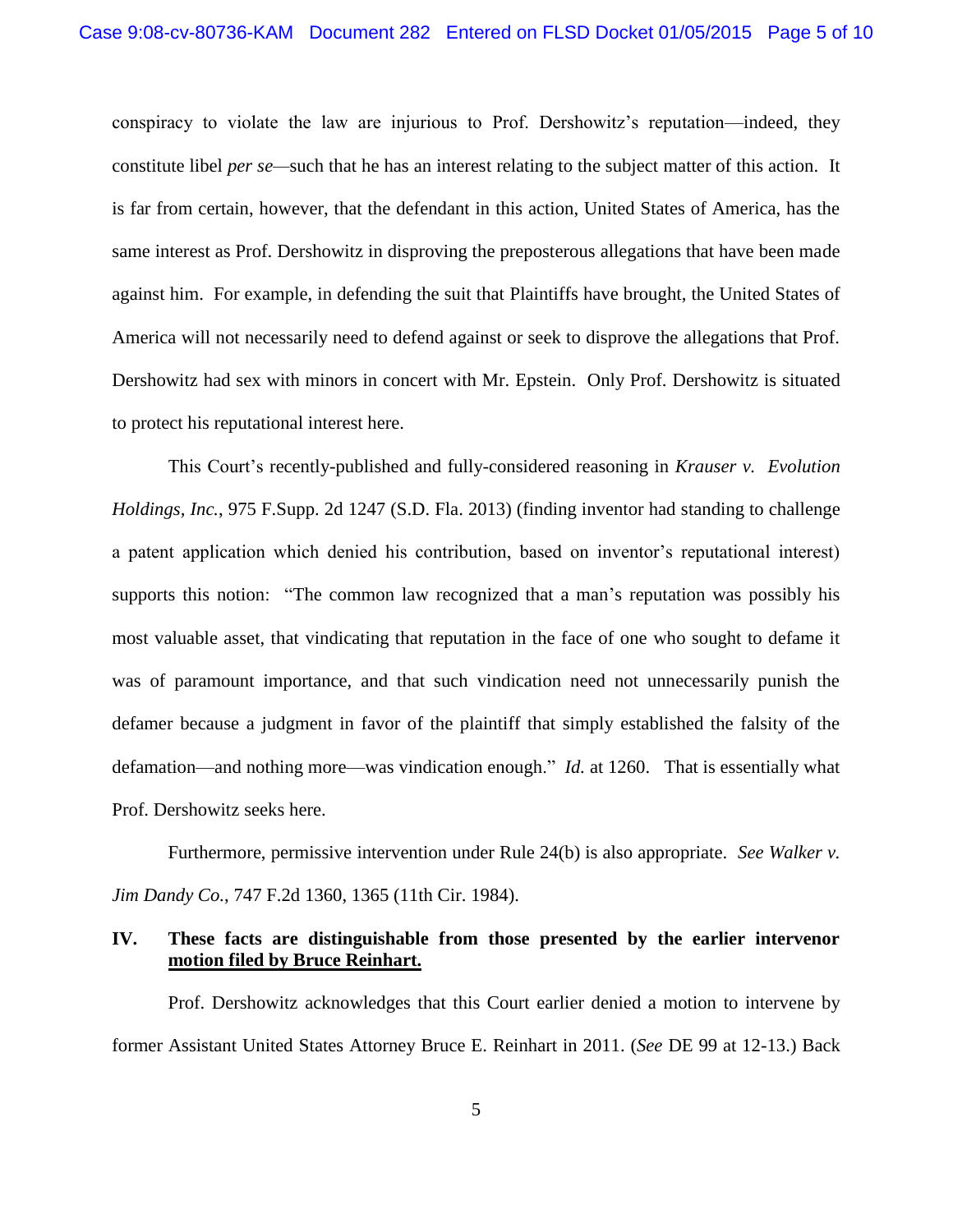then, Plaintiffs alleged that Mr. Reinhart gave "at least the improper appearance" of having made a decision in Mr. Eptsein's favor in his own self-interest, specifically to obtain "favorable employment" from Mr. Epstein in the future as an attorney in private practice. Mr. Reinhart moved to intervene for purposes of seeking sanctions against Plaintiff for this accusation. (*See*  DE 79.) This Court held that intervention for purposes of filing a motion for sanctions was denied, finding that it "cannot permit anyone slighted by allegations in court pleadings to intervene and conduct mini-trials to vindicate their reputation. Absent some other concrete interest in these proceedings, the Court **does not believe that the allegations here are sufficiently harmful** to justify permissive intervention." (DE 99 at 13 (emphasis added).)

Apparently, counsel for Plaintiffs have taken this Court's order denying intervention as to Mr. Reinhart to mean that defamatory and unsupportable allegations can be made in court papers in this action with complete impunity. Counsel for Plaintiffs have scandalously and improperly published falsehoods, abusing the litigation privilege, as well as this Court's rulings. But the docket sheets and courtrooms of the United States District Court for the Southern District of Florida should not be used as a bulletin board to which irrelevant, baseless, and ill-willed reputational attacks can be tacked up without consequence.

Moreover, contrary to what Plaintiffs and their counsel appear to think, this situation is fundamentally distinguishable from that presented by the Reinhart motion, simply by virtue of the harmfulness of the allegations made. Few accusations, if any, can launch such an immediate sensation as well as an enduring taint, notwithstanding their utter falsity and the impeccable reputation of the accused. And, in contrast to the Reinhart motion, which presented a potential intervenor who had previously had the opportunity to defend his reputation "in this docket" and before this Court, no such opportunity has yet been afforded Prof. Dershowitz.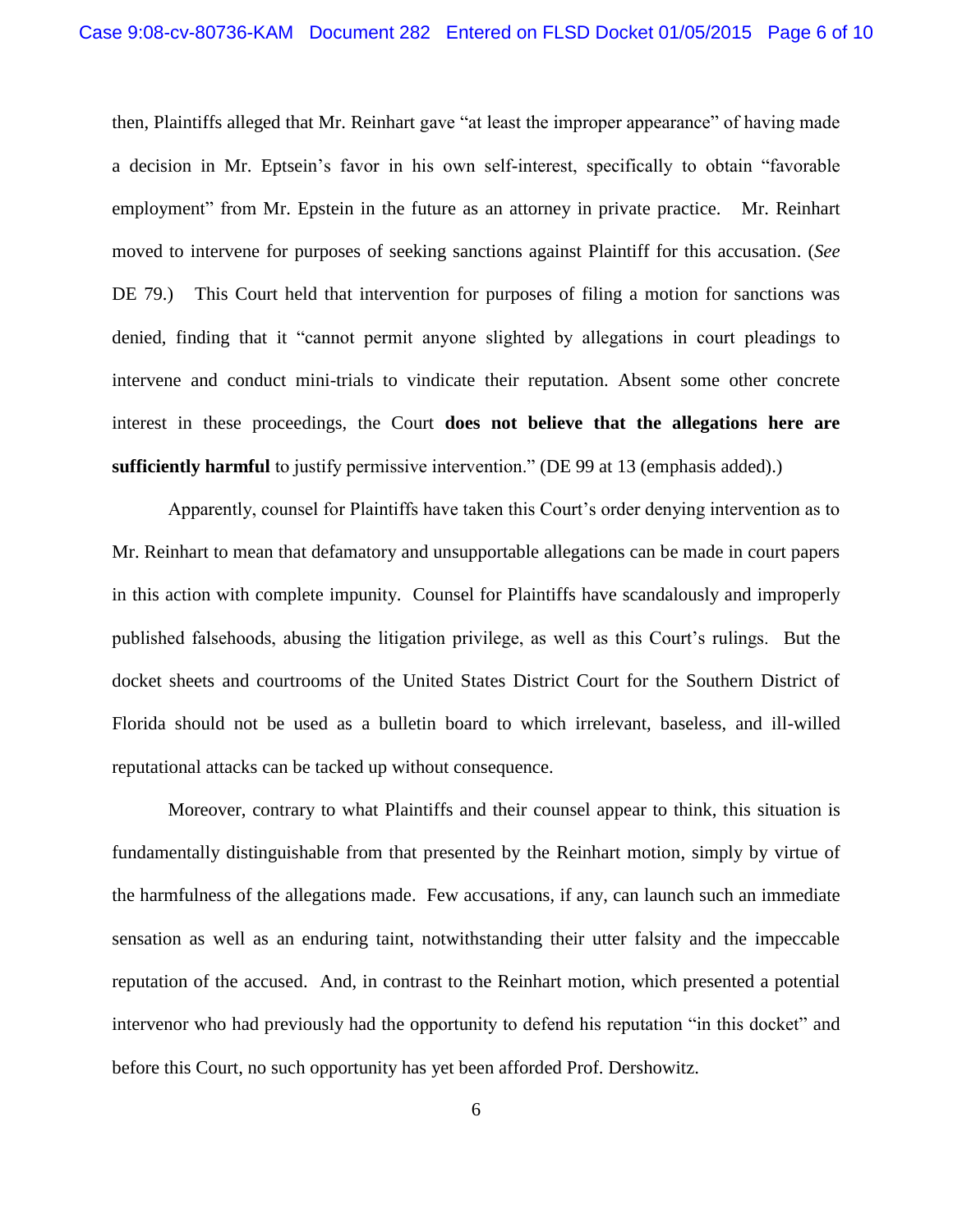Additionally, unlike Mr. Reinhart, who sought to add the fact-driven dynamics of Rule 11 to this case, Prof. Dershowitz seeks simply to end the potential license for character assassination created by the continued dwelling of those allegations in this Court's filings. If allowed to intervene, Prof. Dershowitz would seek to strike the outrageous allegations based on this Court's authority to strike material that is "scandalous, immaterial or redundant." *Asay v. Hallmark Cards, Inc.*, 594 F.2d 692, 697 n.2 (8th Cir. 1978) (citing *Skolnick v. Hallett*, 350 F.2d 861 (7th Cir. 1975). In fact, the Court has the authority to strike such material on its own. Fed. R. Civ. P.  $12(f)(1)$ . Alternatively, if intervention were granted, he would request that the Court grant intervention for purposes of submitting a request for a show cause order to Plaintiffs' counsel with respect to their investigation of and justification for including the allegations against Prof. Dershowitz in the Joinder Motion. In sum, Prof. Dershowitz submits that the remedy to be afforded a leading public figure deeply maligned by the under-handed techniques employed by Plaintiffs' counsel in this case should not be limited to wounded resignation and public denials. Intervention is due here.

WHEREFORE Alan M. Dershowitz respectfully requests that the Court enter an order granting his limited motion to intervene for such purposes as may be appropriate including submitting a motion to strike the allegations made against him and requesting the issuance of a show cause order against Plaintiffs' counsel, and awarding such other relief that the Court deems just and proper under these unfortunate circumstances.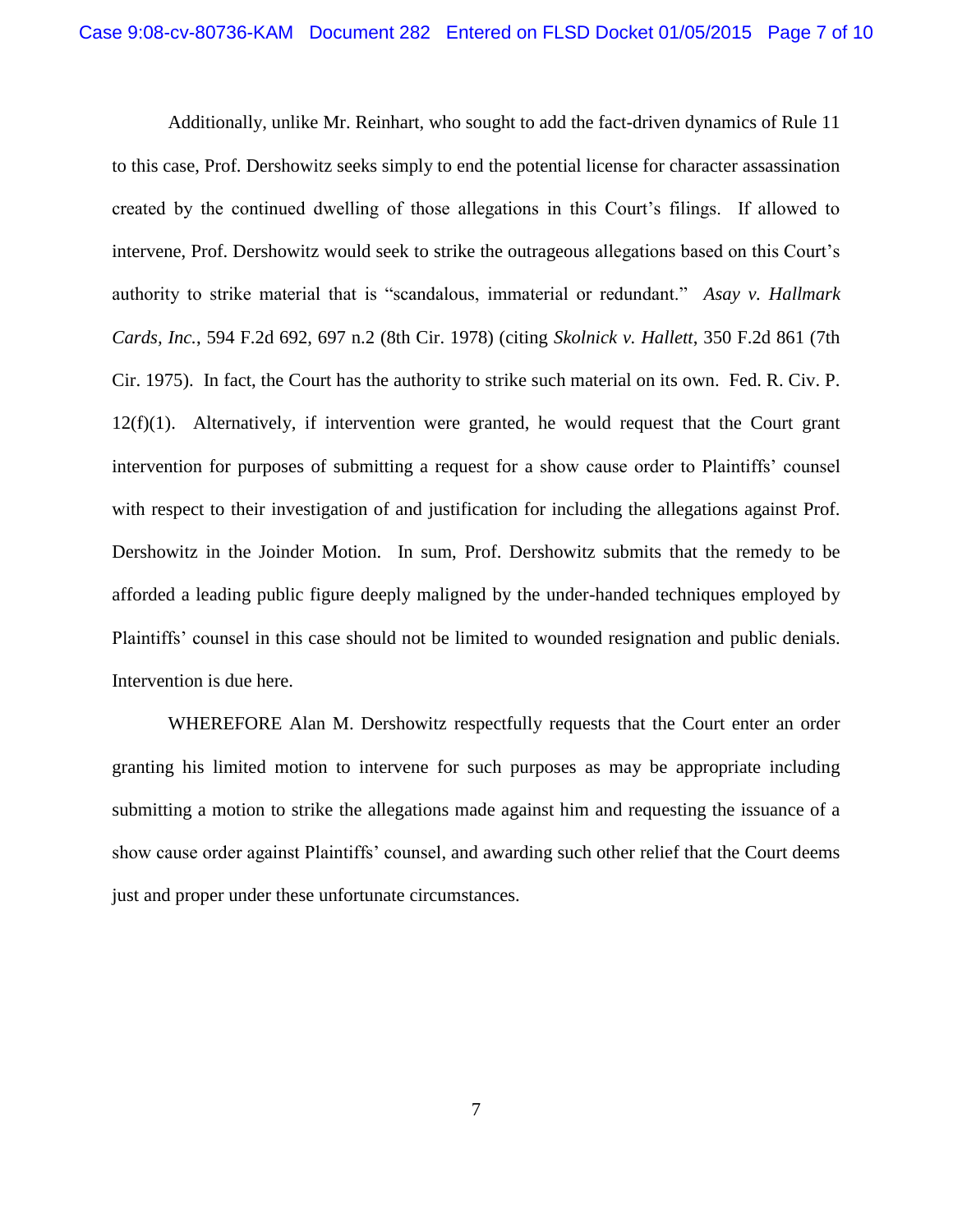Respectfully submitted,

Thomas Scott, Fla. Bar No. 149100 [thomas.scott@csklegal.com](mailto:thomas.scott@csklegal.com) COLE, SCOTT & KISSANE, P.A. Dadeland Centre II 9150 South Dadeland Boulevard, Suite 1400 Miami, Florida 33156 Telephone: (305) 350-5300 Facsimile: (305) 373-2294

-and-

*/s/ Kendall Coffey* Kendall Coffey, Fla. Bar No. 259681 [kcoffey@coffeyburlington.com](mailto:kcoffey@coffeyburlington.com) Benjamin H. Brodsky, Fla. Bar No. 73748 [bbrodsky@coffeyburlington.com](mailto:bbrodsky@coffeyburlington.com) COFFEY BURLINGTON, P.L. 2601 South Bayshore Drive, PH1 Miami, Florida 33133 Telephone: (305) 858-2900 Facsimile: (305) 858-5261

*Counsel for Prof. Alan M. Dershowitz*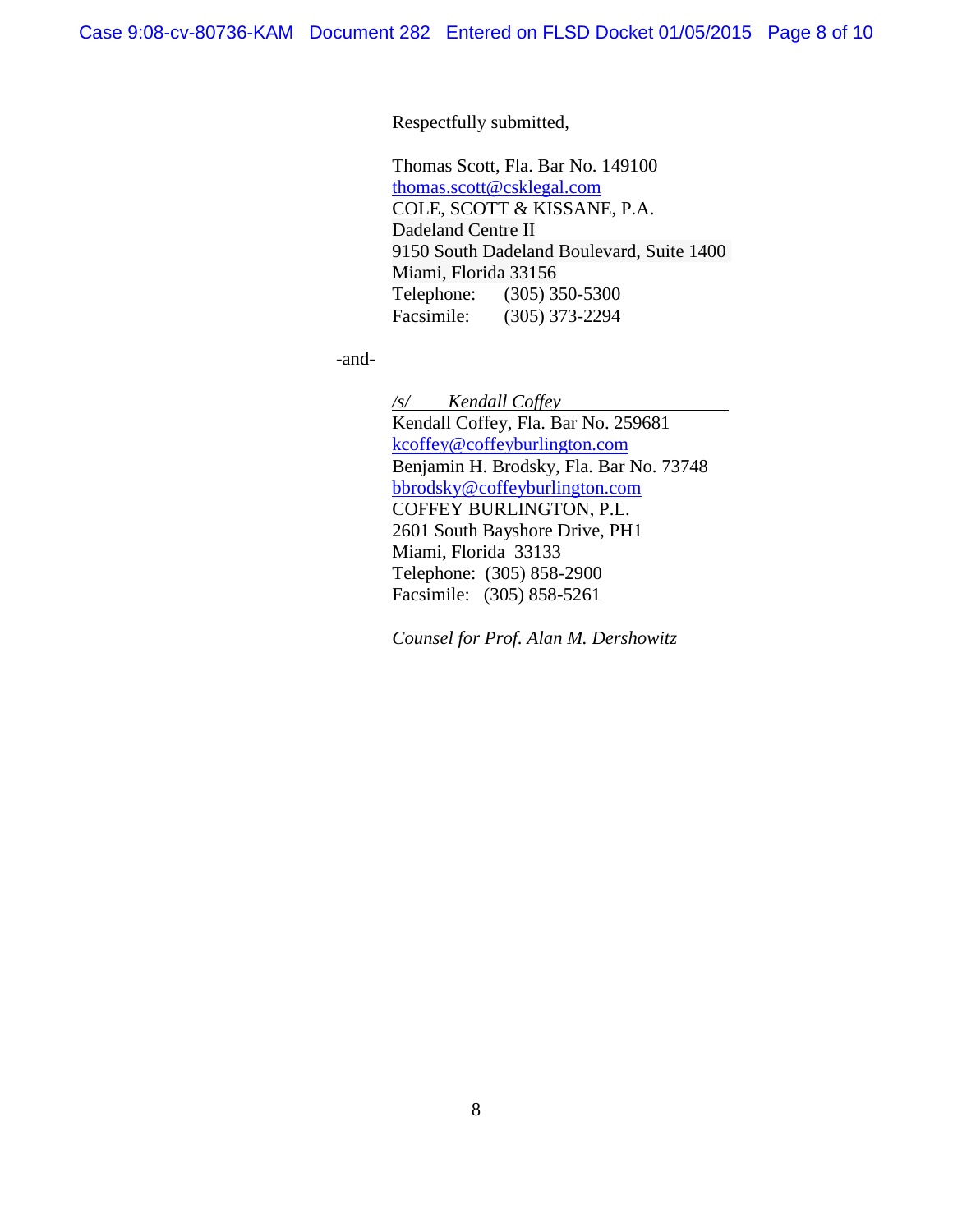## **CERTIFICATE OF REASONABLE CONFERRAL WITH COUNSEL FOR THE PARTIES**

I hereby certify that counsel for the movant has made reasonable efforts to confer with all parties who may be affected by the relief sought in the motion—including phone calls and emails on today's date. Counsel for Plaintiffs have indicated that they do not oppose movant's intervention in the case, but that their non-opposition is "limited" and "does not extend to the merits of any arguments on procedural or substantive issues in the case." Counsel for Defendant have not responded to movant's request for consent to his proposed intervention.

*/s/ Kendall Coffey*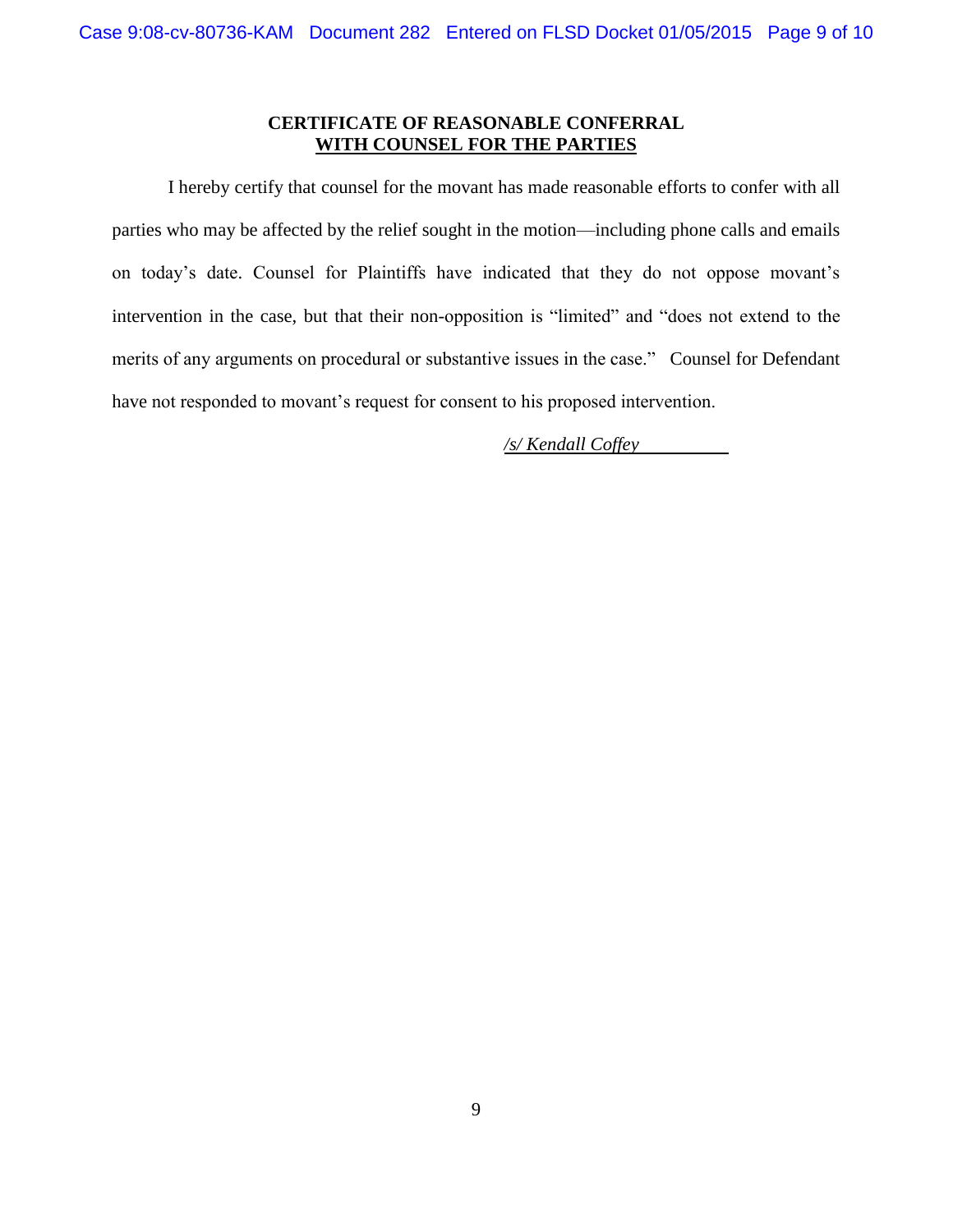Case 9:08-cv-80736-KAM Document 282 Entered on FLSD Docket 01/05/2015 Page 10 of 10

### **CERTIFICATE OF SERVICE**

I hereby certify that a true and correct copy of the foregoing was served by Notice of

Electronic Filing generated by CM/ECF, on this 5th day of January, 2015, on all counsel or

parties of record on the Service List below.

*/s/ Kendall Coffey*

# **SERVICE LIST**

Bradley J. Edwards FARMER, JAFFE, WEISSING, EDWARDS, FISTOS & LEHRMAN, P.L. 425 North Andrews Avenue, Suite 2 Fort Lauderdale, Florida 33301 Telephone (954) 524-2820 Facsimile (954) 524-2822 E-mail: brad@pathtojustice.com

*and* 

Paul G. Cassell *Pro Hac Vice*  S.J. Quinney College of Law at the University of Utah 332 S. 1400 E. Salt Lake City, UT 84112 Telephone: 801-585-5202 Facsimile: 801-585-6833 E-Mail: cassellp@law.utah.edu

*Attorneys for Jane Doe #1, 2, 3, and 4*

Dexter Lee A. Marie Villafaña UNITED STATES ATTORNEY'S OFFICE 500 S. Australian Ave., Suite 400 West Palm Beach, FL 33401 (561) 820-8711 Fax: (561) 820-8777 E-mail: Dexter.Lee@usdoj.gov E-mail: ann.marie.c.villafana@usdoj.gov

*Attorneys for the Government*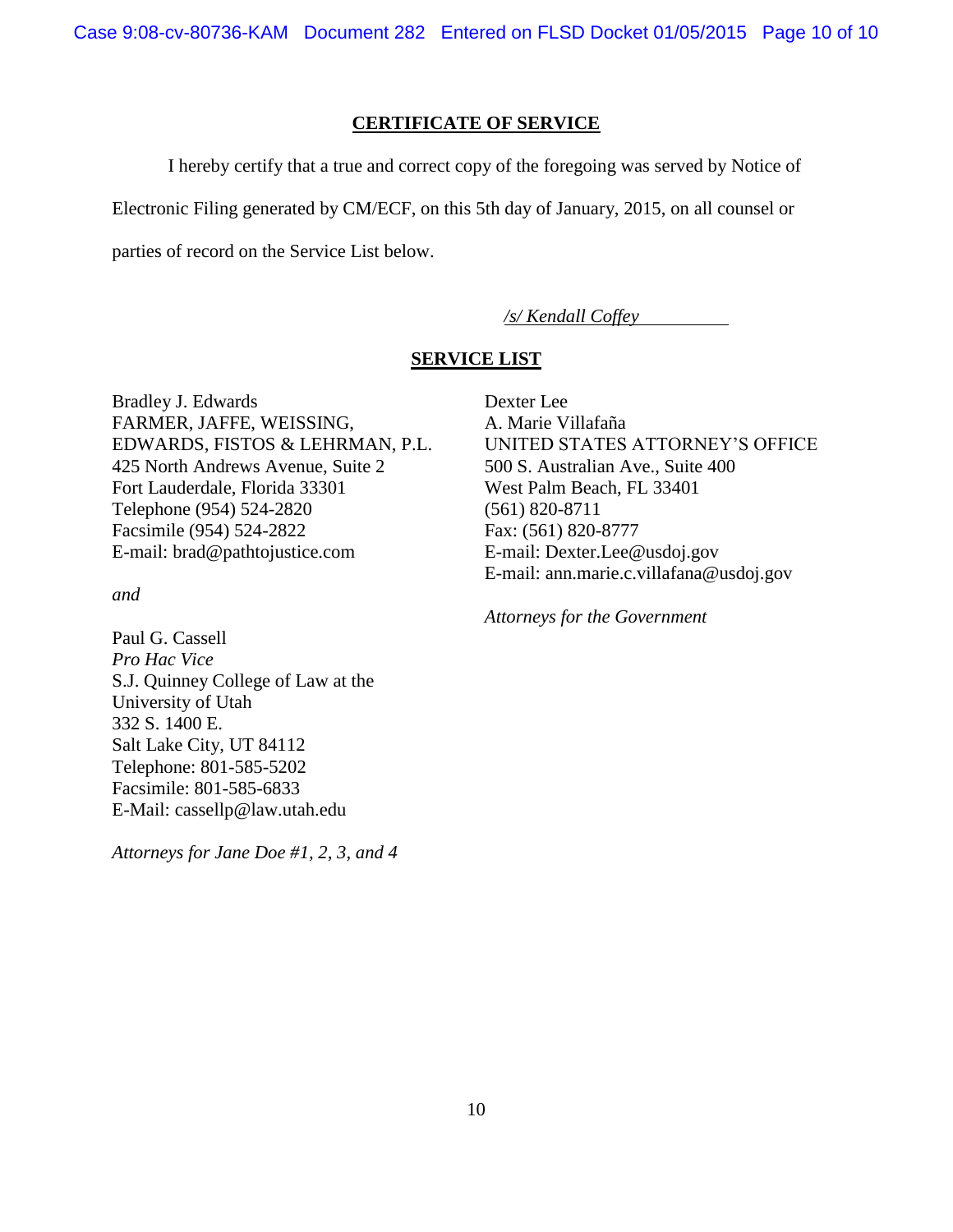# **UNITED STATES DISTRICT COURT SOUTHERN DISTRICT OF FLORIDA**

### **CASE NO. 08-80736-CIV-MARRA**

#### JANE DOE #1 and JANE DOE #2,

Petitioners,

vs.

UNITED STATES OF AMERICA,

\_\_\_\_\_\_\_\_\_\_\_\_\_\_\_\_\_\_\_\_\_\_\_\_\_\_\_\_\_\_\_\_\_\_\_\_\_\_\_\_\_\_\_\_\_\_\_/

Respondent.

### **DECLARATION OF ALAN M. DERSHOWITZ**

1. My name is Alan M. Dershowitz. I make this declaration on personal knowledge and pursuant to the provisions of 28 U.S.C. § 1746, and in response to a pleading in which the lawyers for Jane Doe #3, without benefit of an affidavit, leveled totally false and outrageous charges against me that have been reported around the world and threaten to damage my reputation irrevocably.

2. Never under any circumstance have I ever had any sexual contact of any kind, which includes massages or any physical contact whatsoever, with Jane Doe #3, whose identity has been referenced by the BBC. (Her identity was disclosed because she "waived her anonymity in an interview with *The Mail* on Sunday in 2011.")

3. Specifically, Jane Doe #3 has alleged that she had sex with me on Mr. Epstein's Carribean island. That is a deliberate lie. I was on that island only once in my life, for approximately one day. I was with my wife and daughter during the entire day. My wife, daughter and I slept overnight in the same room. We had dinner with Mr. Epstein and a distinguished professor from the Harvard Business School, his wife, her sister, brother-in-law,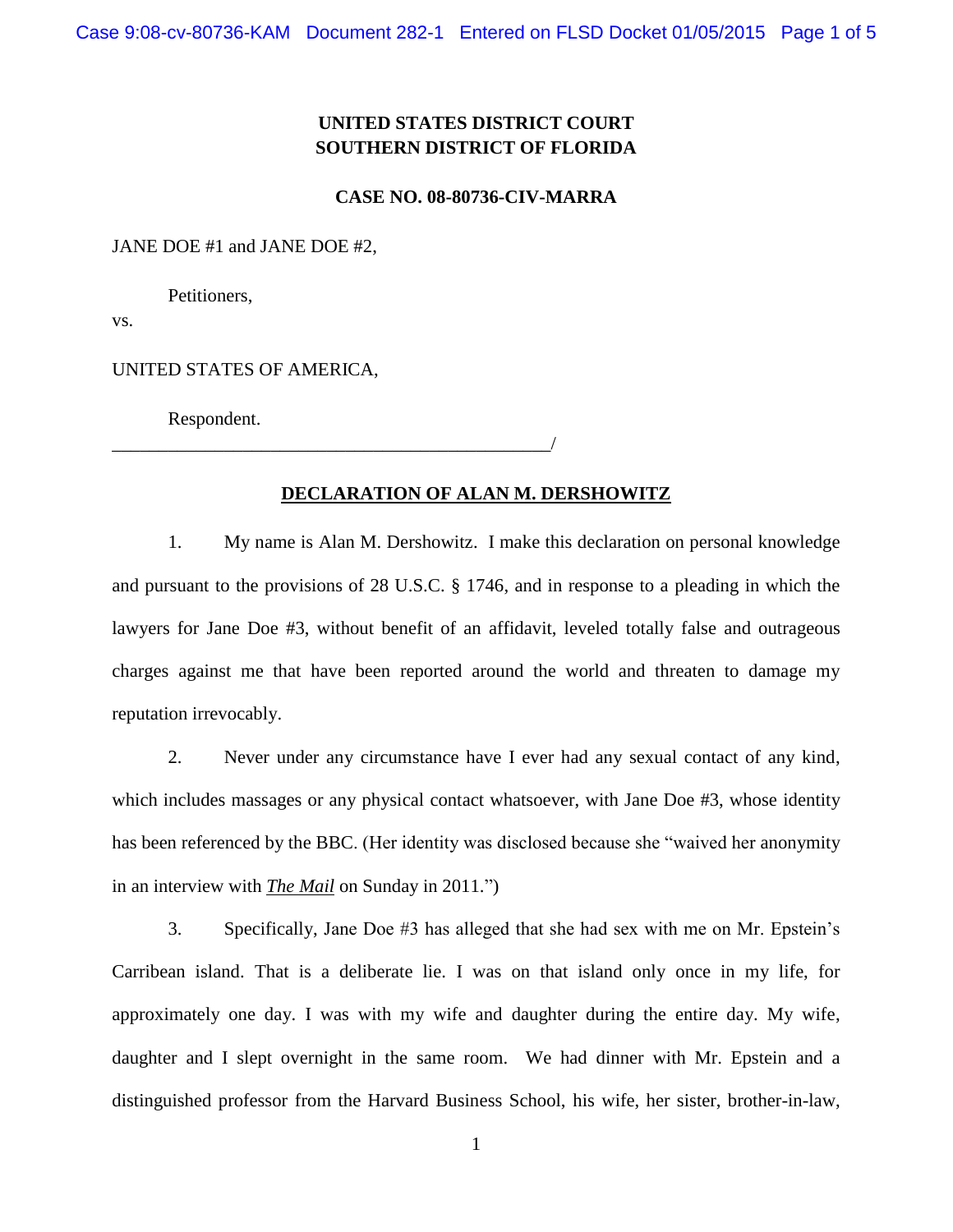their kids, and an older woman. During our entire stay on the island, we never saw any young woman that fit the description of Jane Doe #3. Indeed we do not recall seeing any young women during our entire visit to the island. The older woman showed us around the island. There is no conceivable possibility that I could have had any sexual encounter with Jane Doe #3 during that period. Her lawyers could have easily learned this by simply calling and asking me for the specifics. I would have then provided them with the names of unimpeachable witnesses who would have contradicted Jane Doe #3's false account.

4. Second, Jane Doe #3 has alleged that she had sex with me in Mr. Epstein's house in New Mexico. That is a deliberate lie. I was in that house only once while it was under construction. My wife, daughter and I were driven there by a New Mexico businessman and his wife, whom we were visiting. Mr. Epstein was not there. Nor were there any young girls visible at any time. We were shown around the house for about an hour and then drove back with our friends. Jane Doe #3's lawyers could have easily learned this by simply calling and asking me for the specifics. I would have then provided them with the names of unimpeachable witnesses who would have contradicted Jane Doe #3's false account.

5. Third, Jane Doe #3 has accused me of having sex with her on Jeffrey Epstein's plane. That is a deliberate lie. I was on that plane on several occassions as the manifests will show, but never under circumstances where it would have been possible to have sex with Jane Doe #3. On a couple of occassions I was on his plane with my wife and daughter. On another occasion, I was on the plane with my nephew and several older people going to see a launch at Cape Kennedy. On several other occassions, after the alleged events at issue, I was on the plane with members of Mr. Epstein's legal team flying down to perform legal services. Had his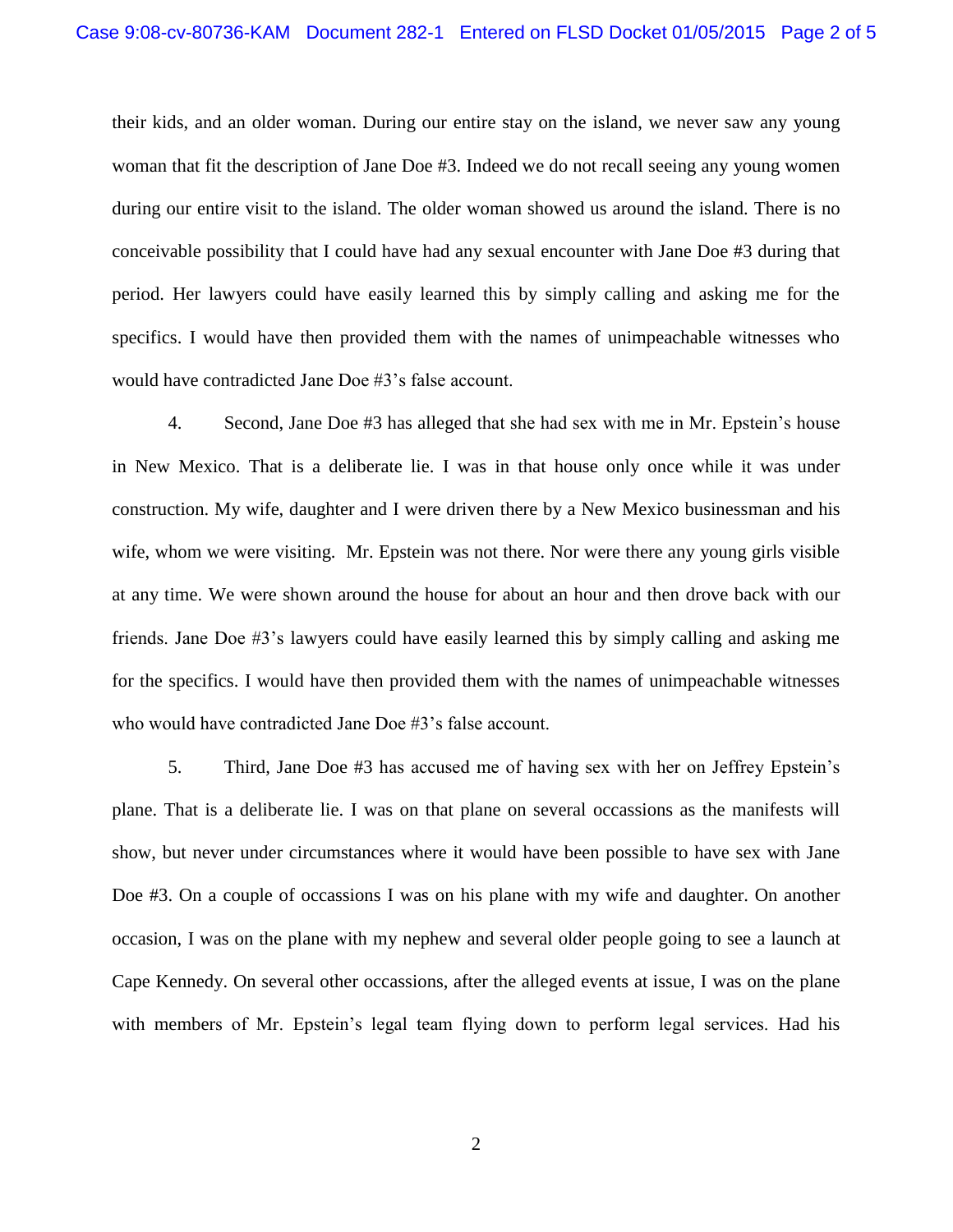lawyers called me, I would have provided them this information and told them to check the manifests. There were never any young girls on the plane during any of my trips.

6. As to Mr. Epstein's homes in New York City and Palm Beach, I categorically state that I never had any sexual contact with Jane Doe #3.

7. In a statement issued to the press, Jane Doe #3's lawyers, Brad Edwards and Paul Cassell, have falsely stated that "they tried to depose Mr. Dershowitz on these subjects, although he has avoided those deposition requests." By using the term "these subjects" in a statement about the sexual abuse charges recently made against me, these lawyers have falsely implied that they sought to depose me on allegations regarding my own conduct. That is a total and categorical lie. Several years ago they wrote, asking to depose me on Jeffrey Epstein's activities and whether I ever witnessed any of his alleged crimes. I recall responding that I could not testify as to any privileged information and that I was not a witness to any alleged crimes. They did not follow up with a subpoena. Any suggestion that I refused to respond to questions about any allegations regarding my own alleged sexual conduct is totally and categorically false. The lawyers know this and yet continue to perpetuate the false impression that I was somehow given an opportunity to respond to these false and salacious charges against me and refused to do so. The written record will bear out the truth of what I am declaring and demonstrate the deliberate falsity of what they have suggested.

8. Jane Doe #3 knows that the charges she has leveled against me are totally false and she has alleged them with complete knowledge of their falsity. I believe and allege that her lawyers, Brad Edwards and Paul Cassell, also knew or could have easily learned, that I could not have done and did not do any of the heinous things they allege I did in the pleading. If they had done any reasonable investigation of their client's false allegations, they would have found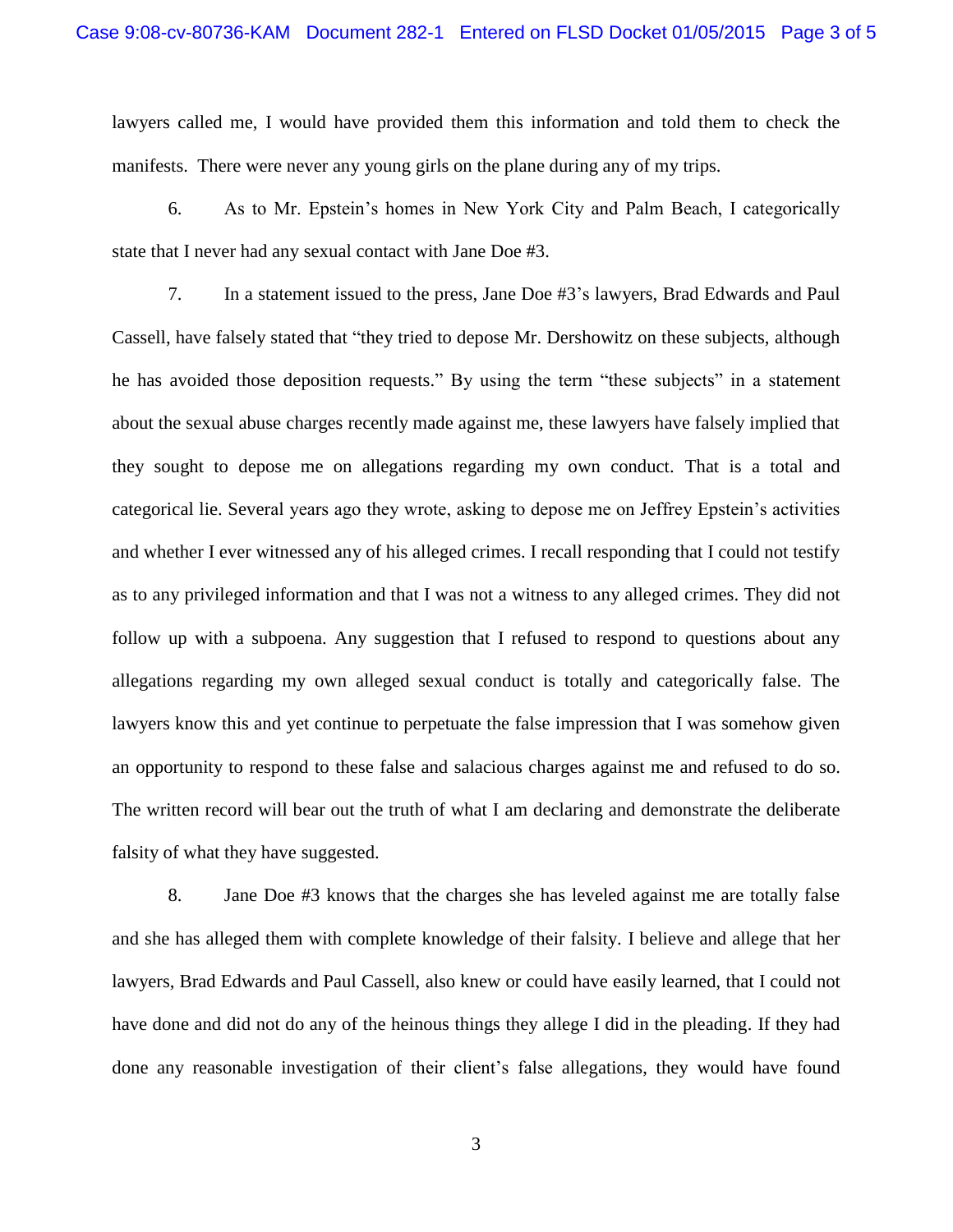absolute proof that I did not. They claim in a written statement that they "investigate" before filing. But they did not specifically state that they investigated this claim against me before filing this false and scurrilous charge. They could not have, because even the most minimal of investigation would have proven conclusively that I could not have had sex with their client on Mr. Epstein's island, in New Mexico or on the airplanes; and that I did not have sex with her in his New York or Palm Beach homes. They would also have learned, if they did not already know, that Jane Doe #3 is a serial liar, whose uncorrobrated word should never be credited. She has claimed to have been with former President Clinton on Mr. Epstein's island. She has provided specific and detailed information about Mr. Clinton's activities on the island. Yet, on information and belief, I have been advised that Secret Service records would confirm that President Clinton has never set foot on that island. It has also been reported that she told her father that she met Queen Elizabeth. On information and belief, a check of the records of Buckingham Palace would disclose that Jane Doe #3 lied to her father about such a visit. On information and belief, she has also told lies about many world leaders. Finally, on information and belief, the State Attorney in Palm Beach County dropped a case that she sought to bring based on an assessment by the investigating detective regarding the "victim's lack of credibility." A copy of the letter reflecting this decision was forwarded to central records. Her lawyers knew or should have known about her history of lying and her utter lack of credibility before filing an allegedly privileged legal statement that asserts false and defamatory information about a fellow lawyer based on her word alone.

9. I believe and allege that Jane Doe #3's lawyers deliberately inserted this false and defamatory charge, which they knew or should have known to be false and defamatory, in a legal pleading that does not seek an evidentiary hearing or provide for any other opportunity for me to

4